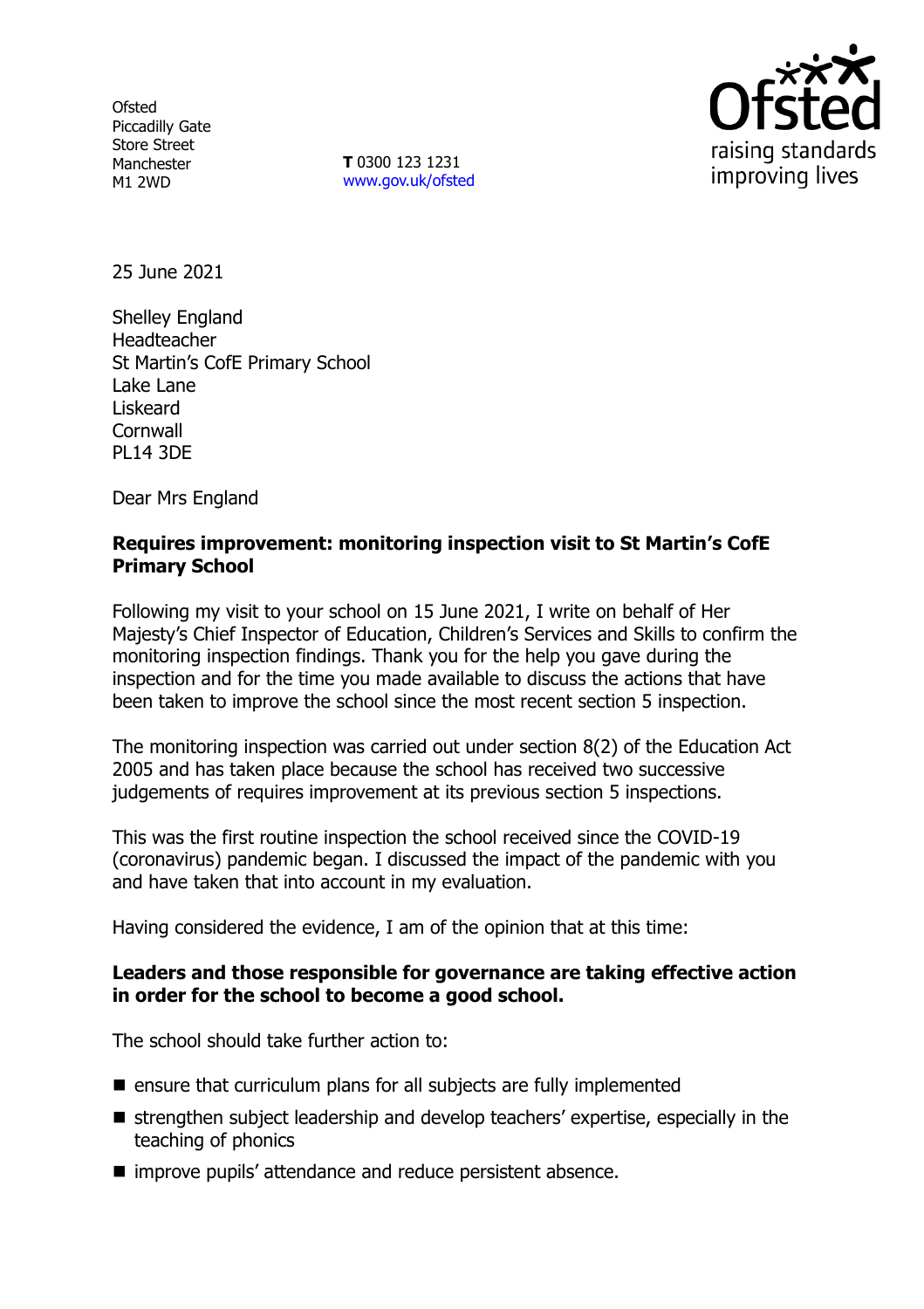

# **Context**

Following the last section 5 inspection, the head of school and several teachers left. The school was led by an interim head of school and provided with support by leaders in the trust, including the chief executive officer, and an assistant headteacher. In September 2020, you joined the school as the new headteacher. In addition, a new chair of governors joined in October 2020. As well as changes to senior leadership and governance, five new teachers and a new family liaison officer have joined the school.

## **Main findings**

Since joining the school, you have stabilised and strengthened the leadership and staffing. You have prioritised getting the right staff into the right positions, at all levels. Staff embrace the changes and support the actions of leaders. You are building a community that has high aspirations and expectations for pupils. Together, you are tackling the areas identified for improvement at a steady pace. You have plans in place to strengthen the leadership of subject areas further, but it is too soon to see the impact of these.

Last year, you carried out work with subject experts in the trust to redevelop the curriculum. You now have a curriculum that is well thought out in all subject areas. Curriculum plans make clear the knowledge and skills pupils will learn. They are well organised and build on what pupils already know. Plans build gradually to ensure that pupils are well prepared for future learning. Staff receive regular training and support to develop their subject expertise. They feel well supported and empowered to teach a broad range of subjects. The impact of the pandemic means the curriculum plans are not yet fully implemented. You are aware of this and are taking the right steps, prioritising this now and in the next academic year.

You have a clear vision for teaching and learning. You have created an atmosphere in classrooms where no time is wasted and the focus is on learning. There are many new routines, which pupils are familiar with. As a result, there is greater consistency across classrooms. Recently, you have invested in training to develop planning, teaching and assessment. Teachers use this training well, which means pupils are learning more. You recognise the improvements made, but continue to focus on raising standards further.

Reading is a priority and the phonics programme is well established. Reading books are well matched to the sounds that pupils know. Adults listen to pupils read regularly. Leaders frequently check pupils progress. Pupils who fall behind receive extra teaching. Staff have had training to deliver the phonics programme, leading to consistency of teaching across groups, although the weakest readers are not catching up fast enough. In addition, leaders do not check the quality of phonics teaching robustly enough, checking the programme is being taught as intended.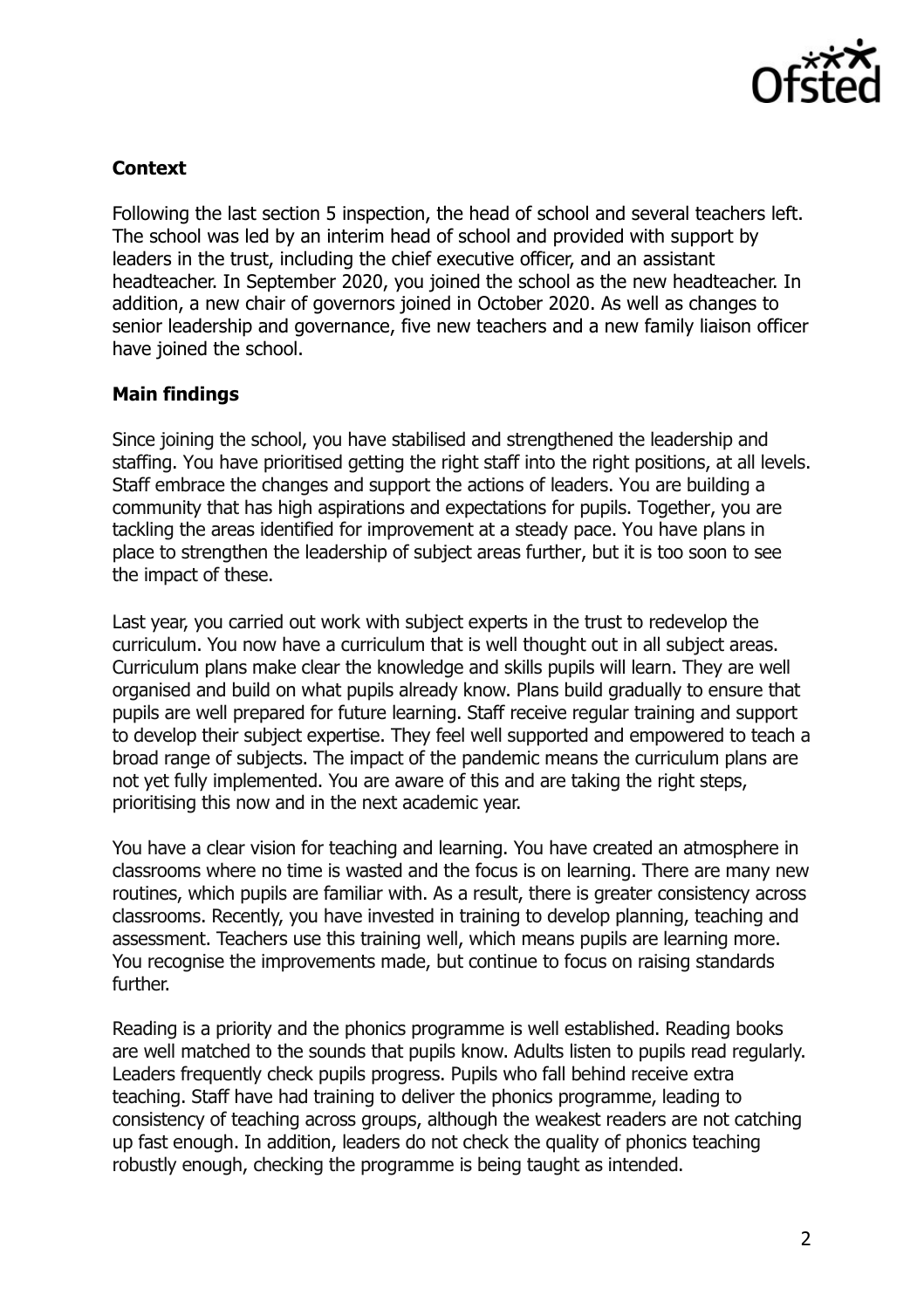

Pupils' absence and persistent absence remain too high. You are aware of this and have adopted many approaches to tackle it. The new family liaison officer has given greater capacity to your pastoral team. The team communicates well and is proactive in addressing pupils' needs.

The special educational needs coordinator (SENCo) is ambitious for pupils with special educational needs and/or disabilities (SEND). She has improved systems for identification, assessment and support. Pupils with SEND have their learning needs met well. Parents are extremely happy with the support provided for their children. The SENCo works as part of the pastoral team. This team has prioritised supporting pupils affected by the pandemic. It works well with partner agencies to identify and respond to pupils with mental ill health.

Those responsible for governance hold leaders to account and support them to lead school improvement. They undertake regular monitoring and feedback. They understand the priorities of the school and have recently undertaken training to help them fulfil their roles.

### **Additional support**

The school has used the support of the trust well to make improvements to the curriculum. This support has been of key importance in the redevelopment of the curriculum. Many staff in the trust have provided interim support in times of staff changes. This has enabled school improvement to continue with as little disruption as possible. The school has used the support of the diocese in the last year. For example, youth workers have worked on site, giving extra capacity to the school.

The school has also had support from a national leader of education. This leader has carried out a review of the school's performance. There are plans to continue to use this support.

### **Evidence**

During the inspection, I met with you, other senior leaders, the multi-academy trust chief executive officer, pupils, staff and those responsible for governance to discuss the actions taken since the last inspection.

I also looked at examples of learning and visited lessons. I looked at responses to Ofsted's online questionnaire, Parent View, and to the staff survey.

I am copying this letter to the chair of the board of trustees and the chief executive officer of the St Barnabas Church of England multi-academy trust, the director of education for the Diocese of Truro, the regional schools commissioner and the director of children's services for Cornwall. This letter will be published on the Ofsted reports website.